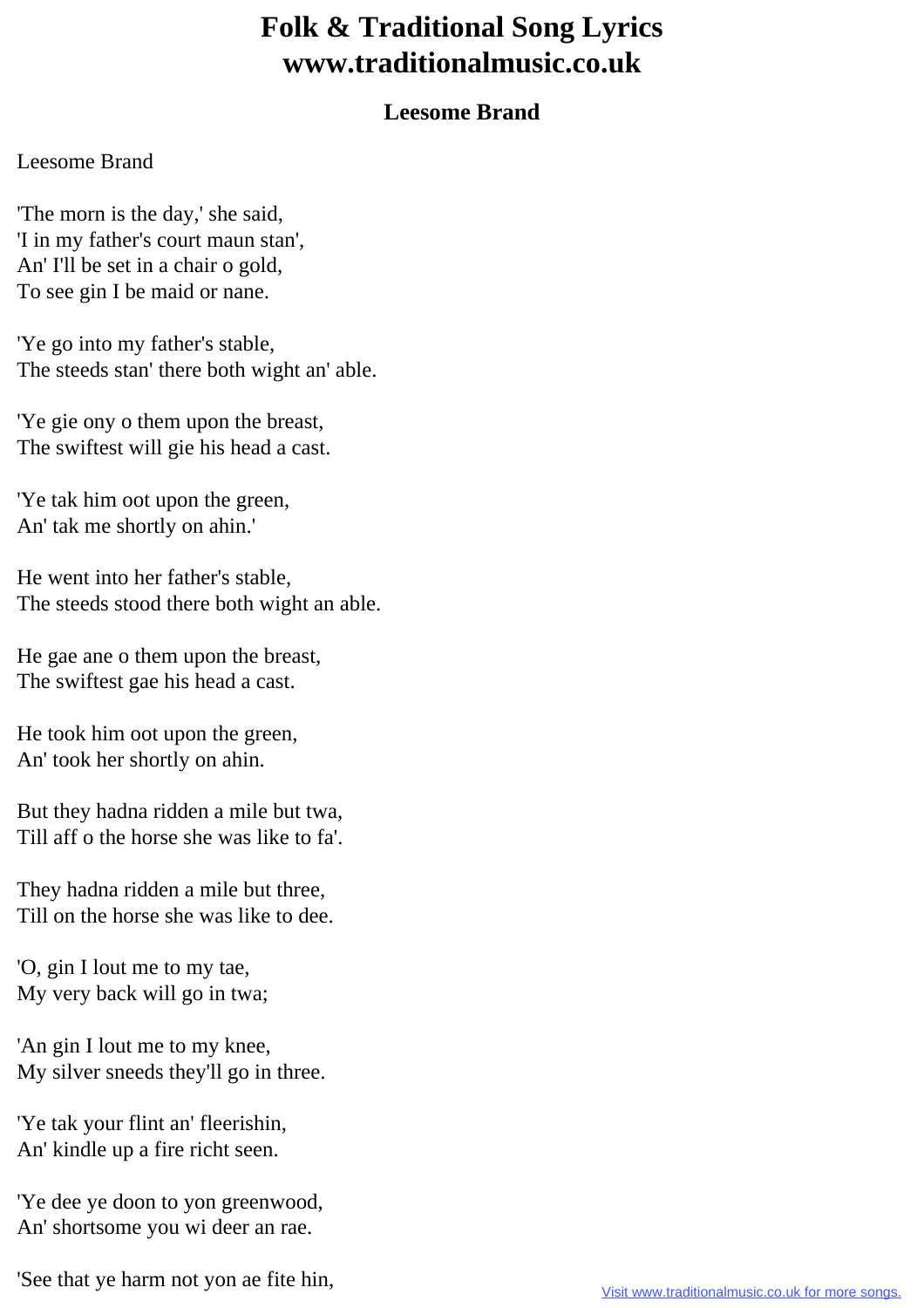For she is come o women kin'

He's taen his flint an' fleerishin, An' kindled up a fire richt seen.

He's done him down to yon greenwood, To shortsome him wi deer an' rae.

He took such delight in deer an' rae, That he his lady clean forgot.

Till by it cam yon ae white hin', That min't him on his lady syne.

Then he has to his lady gane, An' aye as fast as gang could he;

An' there he found his lady dead, An' his little young son laid at her head.

His mother lay o'er castle wa ', An' she beheld both dale an' down, An' she beheld Sir Lishen Brand, He was comin rakin to the town.

'Ye get me pipers to play,' she says, 'An ladies to dance in a reel, For here is my son Lishen Brand, An' he's comin rakin to the town.'

'Ye get nae pipers to play, mother, Nor ladies to dance in a reel, For I am your son Lishen Brand, But I'm comin sorry to the town.

'For I hae lost my gay gold knife, I loved it dearer than my life;

'An' I have lost a better thing, I hae lost the sheath that the knife lay in.'

'Is there not a smith in a' my lan' Could mak to you a knife again?

'Is there souter in a' my lan' Could seam to you a sheath again?'

'There's nae a smith in a' your lan' Could shape the blade oot o the tang;